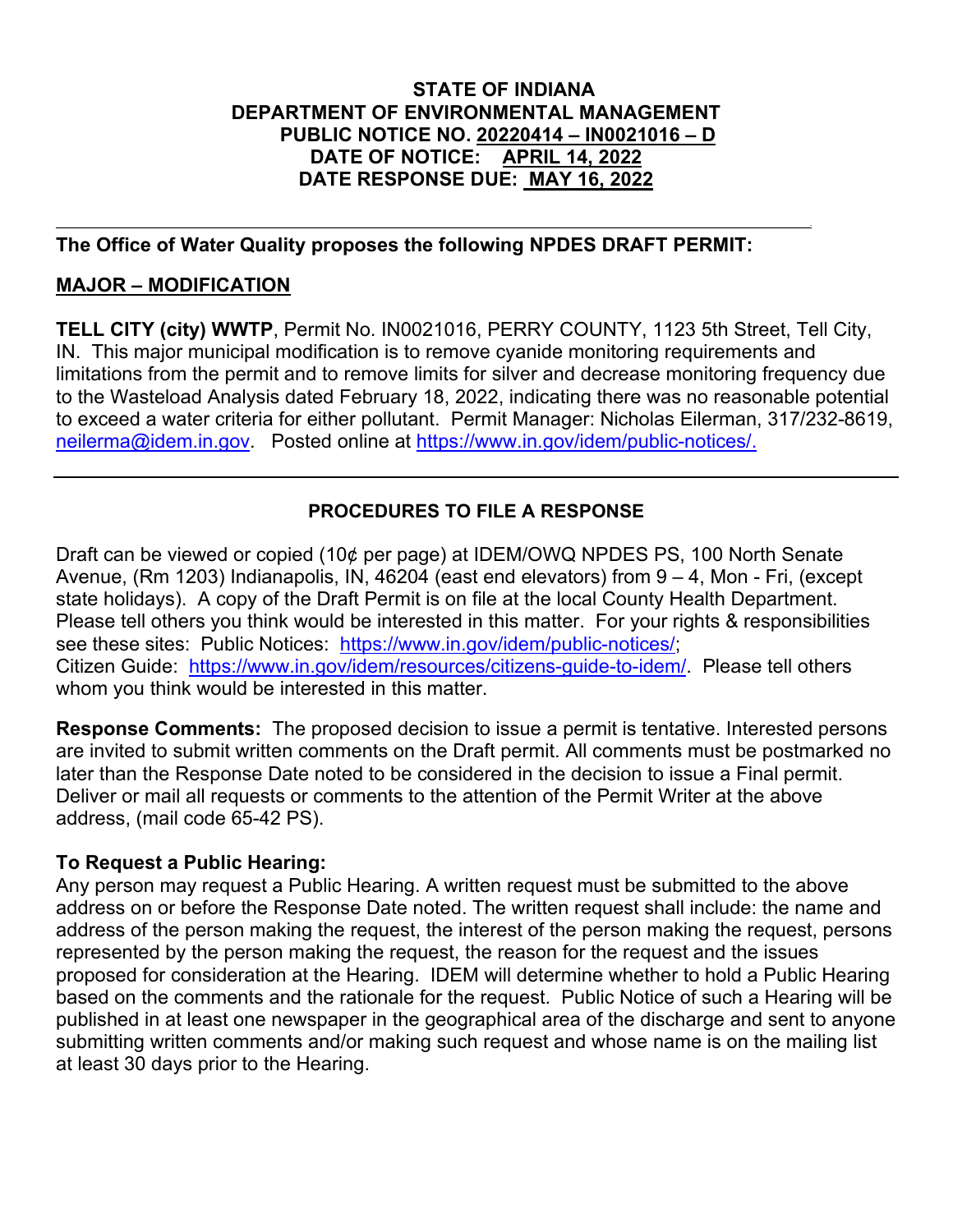

**INDIANA DEPARTMENT OF ENVIRONMENTAL MANAGEMENT**

*We Protect Hoosiers and Our Environment.*

100 N. Senate Avenue • Indianapolis, IN 46204

(800) 451-6027 • (317) 232-8603 • www.idem.IN.gov

**Eric J. Holcomb Brian C. Rockensuess** *Governor Commissioner* 

April 14, 2022

### VIA ELECTRONIC MAIL

The Honorable Chris Cail, Mayor City of Tell City City Hall P.O. Box 515 Tell City, IN 47586

Dear Mayor Cail:

 Re: Draft Modification of NPDES Permit No. IN0021016 for the City of Tell City Wastewater Treatment Plant Perry County

 Your request for permit modification, submitted March 28, 2022, has been reviewed and processed in accordance with rules adopted under 327 IAC 5. Enclosed is the draft modification of NPDES Permit No. IN0021016 which applies to the discharge from the City of Tell City Wastewater Treatment Plant (WWTP). The enclosed Pages 1, and 5 through 8 of 61 are intended to replace the corresponding pages in the facility's current permit.

 Pursuant to IC 13-15-5-1, IDEM will publish the draft permit document online at [https://www.in.gov/idem/public-notices/.](https://www.in.gov/idem/public-notices/) Additional information on public participation can be found in the "Citizens' Guide to IDEM", available at [https://www.in.gov/idem/resources/citizens-guide-to-idem/.](https://www.in.gov/idem/resources/citizens-guide-to-idem/)

 Please review this document carefully and become familiar with the proposed terms and conditions. Comments concerning the draft permit should be submitted in accordance with the procedure outlined in the enclosed public notice form. If you have any questions concerning this modification, please contact Nicholas Eilerman at 317/232-8619 or neilerma@idem.IN.gov.

Sincerely,

Cap Vos

Leigh Voss, Chief Municipal NPDES Permits Section Office of Water Quality

**Enclosures** cc: DuWayne Johnson, Certified Operator

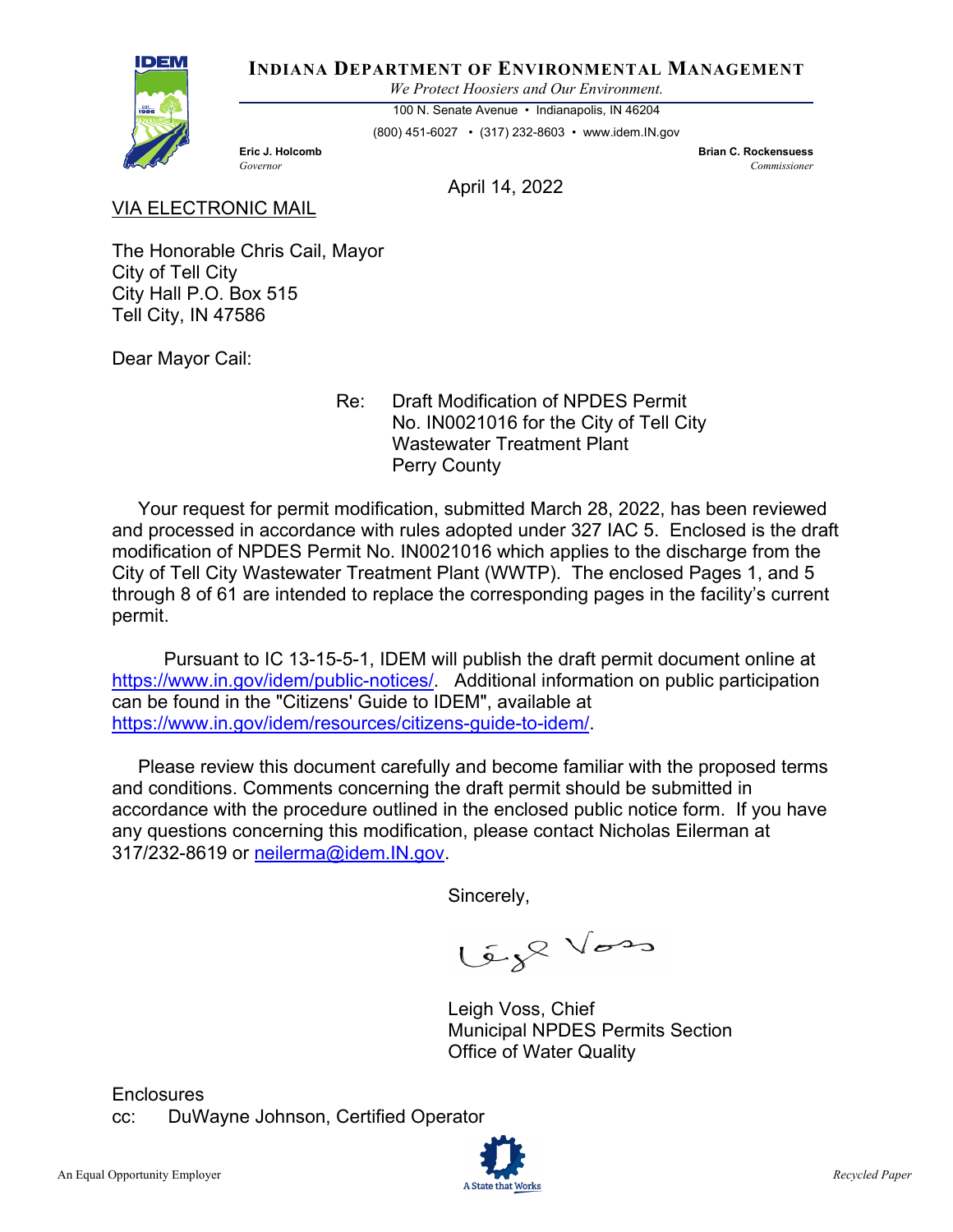Page 1 of 61 Permit No. IN0021016 Revised

## STATE OF INDIANA

## DEPARTMENT OF ENVIRONMENTAL MANAGEMENT

## AMENDED AUTHORIZATION TO DISCHARGE UNDER THE

## NATIONAL POLLUTANT DISCHARGE ELIMINATION SYSTEM

In compliance with the provisions of the Federal Water Pollution Control Act, as amended, (33 U.S.C. 1251 et seq., the "Clean Water Act") or (CWA), and IDEMs authority under IC 13-5, the Indiana Department of Environmental Management (IDEM) is issuing this permit to the

## **CITY OF TELL CITY**

hereinafter referred to as "the permittee." The permittee owns and/or operates the City of Tell City Wastewater Treatment Plant, a major municipal wastewater treatment plant located at 1123 5th Street, Tell City, Indiana, Perry County. The permittee is hereby authorized to discharge from the outfalls identified in Part I of this permit to receiving waters named the Ohio River in accordance with the effluent limitations, monitoring requirements, and other conditions set forth in the permit. This permit may be revoked for the nonpayment of applicable fees in accordance with IC 13-18-20.

The permit, as issued on August 13, 2020 is hereby amended as contained herein. The amended provisions shall become effective on **Example 20** All terms and conditions of the permit not modified at this time remain in effect. Further, any existing condition or term affected by the modifications will remain in effect until the modified provisions become effective.

This permit and authorization to discharge, as amended, shall expire at midnight, December 31, 2025. In order to receive authorization to discharge beyond the date of expiration, the permittee shall submit such information and forms as are required by the Indiana Department of Environmental Management no later than 180 days prior to the date of expiration.

Issued on **Interprettive Connect Act Connect** for the Indiana Department of Environmental Management.

Jerry Dittmer, Chief Permits Branch Office of Water Quality

\_\_\_\_\_\_\_\_\_\_\_\_\_\_\_\_\_\_\_\_\_\_\_\_\_\_\_\_\_\_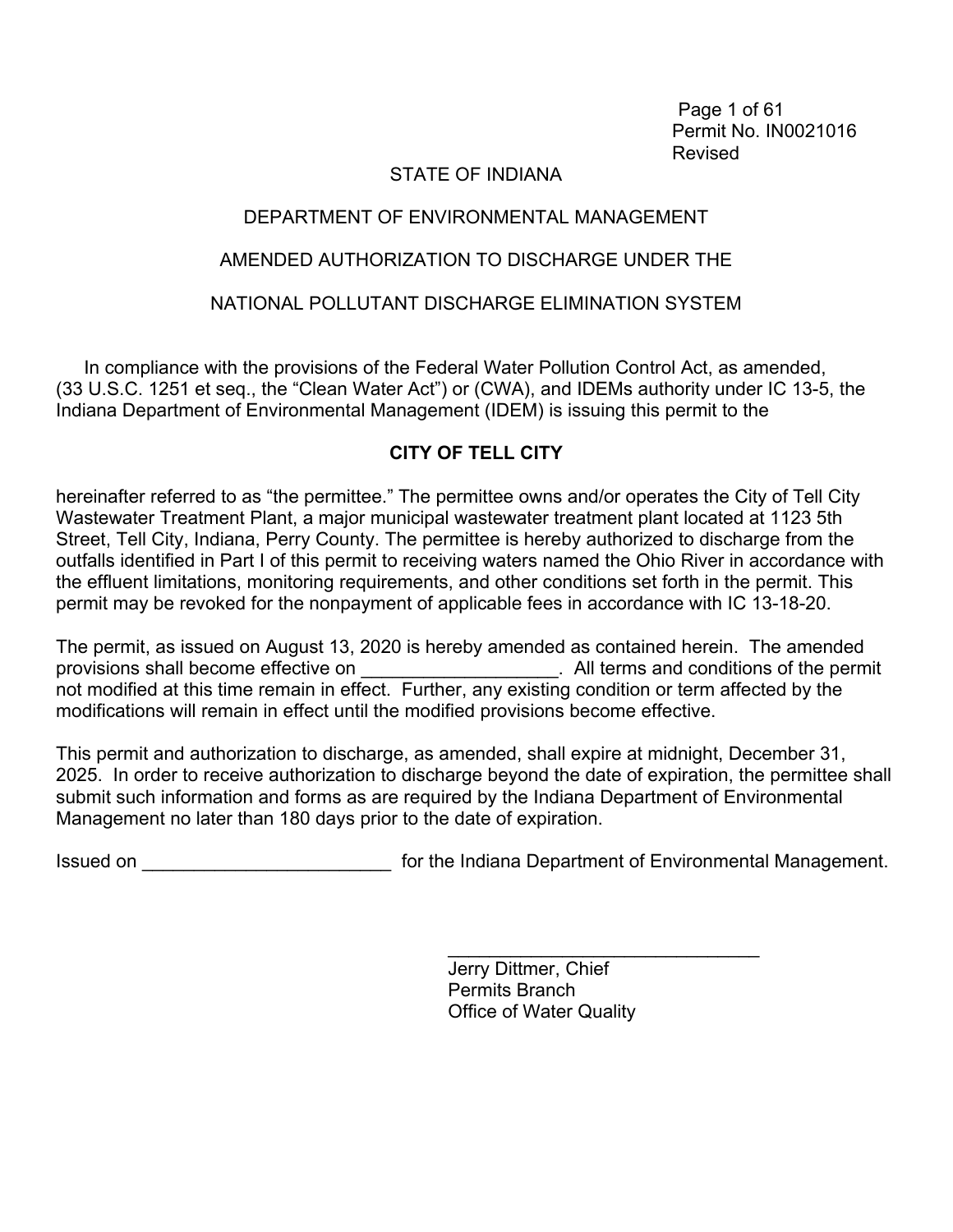- (4) which are in amounts sufficient to be acutely toxic to, or to otherwise severely injure or kill aquatic life, other animals, plants, or humans;
- (5) which are in concentrations or combinations that will cause or contribute to the growth of aquatic plants or algae to such a degree as to create a nuisance, be unsightly, or otherwise impair the designated uses.
- b. outside the mixing zone, to contain substances in concentrations which on the basis of available scientific data are believed to be sufficient to injure, be chronically toxic to, or be carcinogenic, mutagenic, or teratogenic to humans, animals, aquatic life, or plants.
- 3. Additional Discharge Limitations and Monitoring Requirements

Beginning on the effective date of the permit, the effluent from Outfall 001 shall be limited and monitored by the permittee as follows:

|                       | <b>Quality or Concentration</b> |                                |              | <b>Monitoring Requirements</b>         |                    |  |
|-----------------------|---------------------------------|--------------------------------|--------------|----------------------------------------|--------------------|--|
| <b>Parameter</b>      | <b>Monthly</b><br>Average       | <b>Daily</b><br><b>Maximum</b> | <b>Units</b> | <b>Measurement</b><br><b>Frequency</b> | <b>Sample Type</b> |  |
| Chromium [1]          | ----                            | Report                         | mg/l         | Quarterly                              | 24 Hr. Comp.       |  |
| Copper <sup>[1]</sup> | ----                            | Report                         | mg/l         | Quarterly                              | 24 Hr. Comp.       |  |
| Lead [1]              | ----                            | Report                         | mg/l         | Quarterly                              | 24 Hr. Comp.       |  |
| Nickel [1]            | ----                            | Report                         | mq/l         | Quarterly                              | 24 Hr. Comp.       |  |
| Phenol                | ----                            | Report                         | mg/l         | Quarterly                              | 24 Hr. Comp        |  |
| Silver [1]            | ----                            | Report                         | mg/l         | Quarterly                              | 24 Hr. Comp        |  |
| Zinc $[1]$            | ----                            | Report                         | mg/l         | Quarterly                              | 24 Hr. Comp.       |  |

TABLE 3

- NOTE: For measurement frequencies less than once per month, the permittee shall report the result from the monitoring period on the Discharge Monitoring Report (DMR) for the final month of the reporting timeframe, beginning with January of each year. For example, for quarterly monitoring, the permittee may conduct sampling within the month of January, February or March. The result from this reporting timeframe shall be reported on the March DMR, regardless of which of the months within the quarter the sample was taken.
	- [1] The permittee shall measure and report this parameter as Total Recoverable Metal. Cyanide shall be reported as Free Cyanide or Cyanide Amenable to Chlorination. Concentrations less than the Limit of Quantitation (LOQ) and greater than or equal to the Limit of Detection (LOD) shall be reported by the permittee on the discharge monitoring report forms as the actual measured value. Concentrations less than the limit of detection shall be reported on the discharge monitoring report forms as the actual measured value. Concentrations less than the limit of detection shall be reported on the discharge monitoring report forms as less than the value of the limit of detection.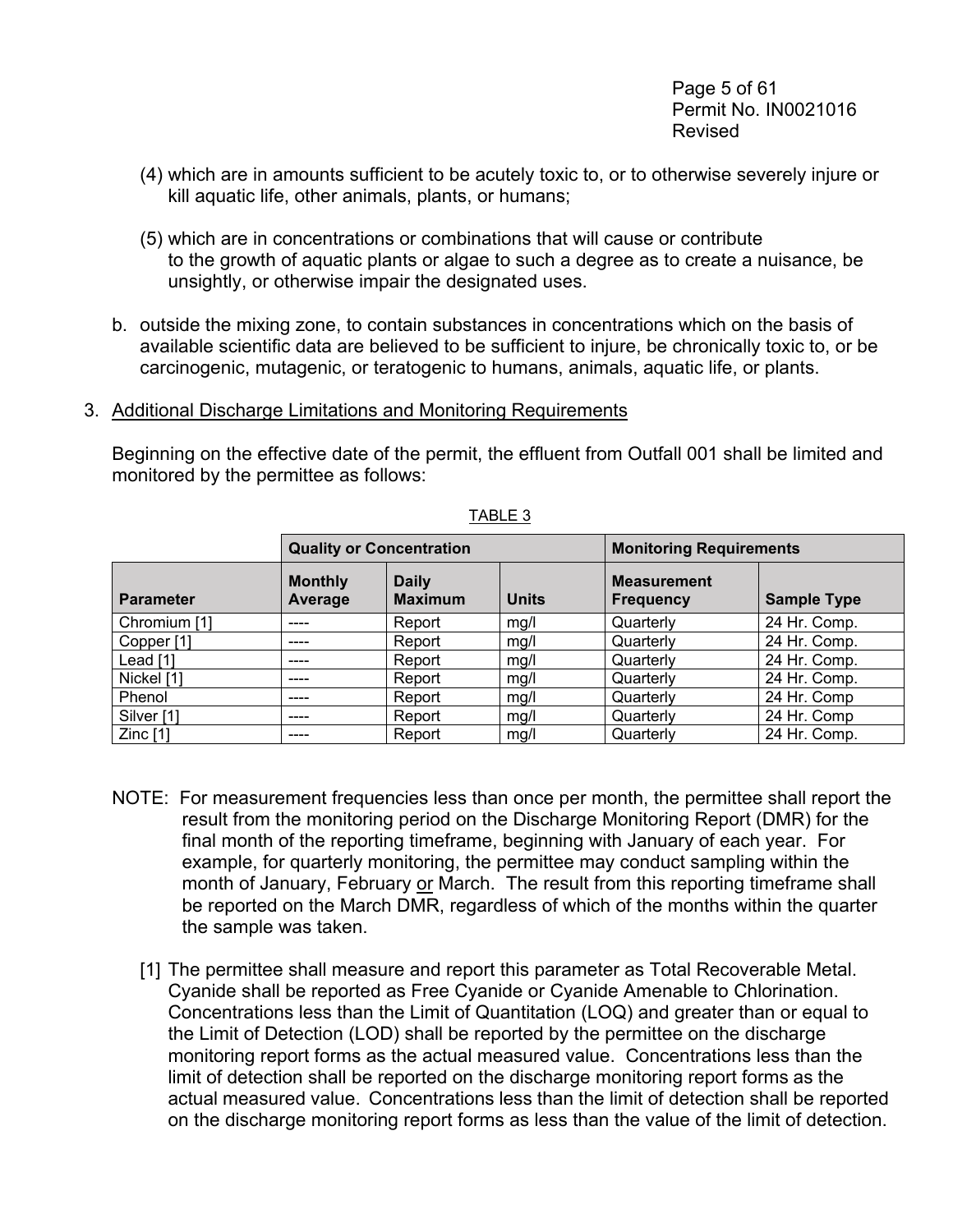For example, if a substance is not detected and the LOD is 0.1 mg/l, report the value as < 0.1 mg/l.

The following EPA test methods and/or Standard Methods and associated LODs and LOQs are recommended for use in the analysis of the effluent samples. Alternative 40 CFR 136 approved methods may be used provided the LOD is less than the monthly average and/or daily maximum effluent limitations.

The permittee may determine a case-specific Method Detection Level (MDL) using one of the analytical methods specified below, or any other test method which is approved by IDEM prior to use. The MDL shall be derived by the procedure specified for MDLs contained in 40 CFR Part 136, Appendix B, and the limit of quantitation shall be set equal to 3.18 times the MDL. NOTE: The MDL for purposes of this document, is synonymous with the "limit of detection" or "LOD" as defined in 327 IAC 5-1.5-26: "the minimum concentration of a substance that can be measured and reported with ninety-nine percent (99%) confidence that the analyte concentration is greater than zero (0) for a particular analytical method and sample matrix".

| <b>Parameter</b> | <b>EPA Method</b>                | <b>LOD</b>             | <b>LOQ</b>              |
|------------------|----------------------------------|------------------------|-------------------------|
| Chromium         | 3111 C or 3113 B                 | $2.0 \mu g/l$          | $\overline{6.4}$ µg/l   |
| Copper           | 3113 B                           | $1.0 \mu g/l$          | $\overline{3.2}$ µg/l   |
| Lead             | 3113 B                           | $1.0 \mu g/l$          | $\overline{3.2}$ µg/l   |
| Nickel           | 3113 B                           | $1.0 \mu g/l$          | $\overline{3.2}$ µg/l   |
| Phenol           | 420.2                            | $\overline{0.6}$ µg/l  | $\overline{2}$ .0 µg/l  |
| Silver           | 3113 B                           | $\overline{0}$ .2 µg/l | $\overline{0}$ .64 µg/l |
| Zinc             | 200.7, Revision 4.4<br>or 3120 B | $2.0 \mu g/l$          | $6.4 \mu g/l$           |

.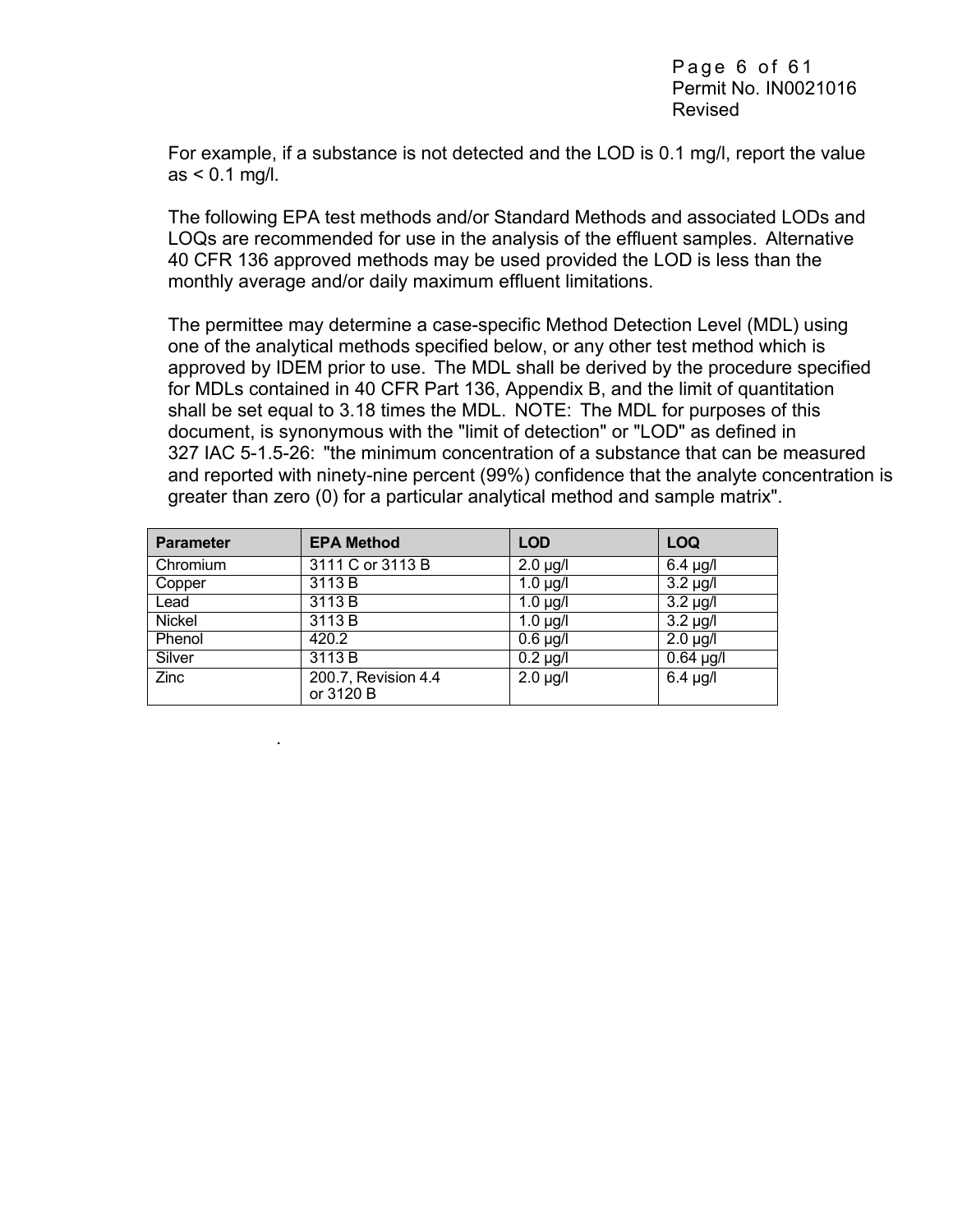#### 4. Additional Monitoring Requirements

Beginning on the effective date of this permit, the permittee shall conduct the following monitoring activities:

#### a. Influent Monitoring

In addition to the requirements contained in Part I.B.2 of the NPDES permit, the permittee shall monitor the influent to its wastewater treatment facility for the following pollutants. Samples shall be representative of the raw influent in accordance with 327 IAC 5-2-13(b).

|                       | <b>Quality or Concentration</b> |                                |              | <b>Monitoring Requirements</b>         |                    |  |
|-----------------------|---------------------------------|--------------------------------|--------------|----------------------------------------|--------------------|--|
| <b>Parameter</b>      | <b>Monthly</b><br>Average       | <b>Daily</b><br><b>Maximum</b> | <b>Units</b> | <b>Measurement</b><br><b>Frequency</b> | <b>Sample Type</b> |  |
| Chromium [1]          | ----                            | Report                         | mg/l         | Quarterly                              | 24 Hr. Comp.       |  |
| Copper <sup>[1]</sup> |                                 | Report                         | mg/l         | Quarterly                              | 24 Hr. Comp.       |  |
| Lead [1]              | ----                            | Report                         | mg/l         | Quarterly                              | 24 Hr. Comp.       |  |
| Nickel [1]            | ----                            | Report                         | mq/l         | Quarterly                              | 24 Hr. Comp.       |  |
| Phenol                | ----                            | Report                         | mg/l         | Quarterly                              | 24 Hr. Comp        |  |
| Silver [1]            | ----                            | Report                         | mg/l         | Quarterly                              | 24 Hr. Comp        |  |
| Zinc $[1]$            | ----                            | Report                         | mg/l         | Quarterly                              | 24 Hr. Comp.       |  |

- NOTE: For measurement frequencies less than once per month, the permittee shall report the result from the monitoring period on the Discharge Monitoring Report (DMR) for the final month of the reporting timeframe, beginning with January of each year. For example, for quarterly monitoring, the permittee may conduct sampling within the month of January, February or March. The result from this reporting timeframe shall be reported on the March DMR, regardless of which of the months within the quarter the sample was taken.
	- [1] The permittee shall measure and report this parameter as Total Recoverable Metal. Cyanide shall be reported as Free Cyanide or Cyanide Amenable to Chlorination. Concentrations less than the Limit of Quantitation (LOQ) and greater than or equal to the Limit of Detection (LOD) shall be reported by the permittee on the discharge monitoring report forms as the actual measured value. Concentrations less than the limit of detection shall be reported on the discharge monitoring report forms as less than the value of the limit of detection. For example, if a substance is not detected and the LOD is 0.1 mg/l, report the value 0.1 mg/l.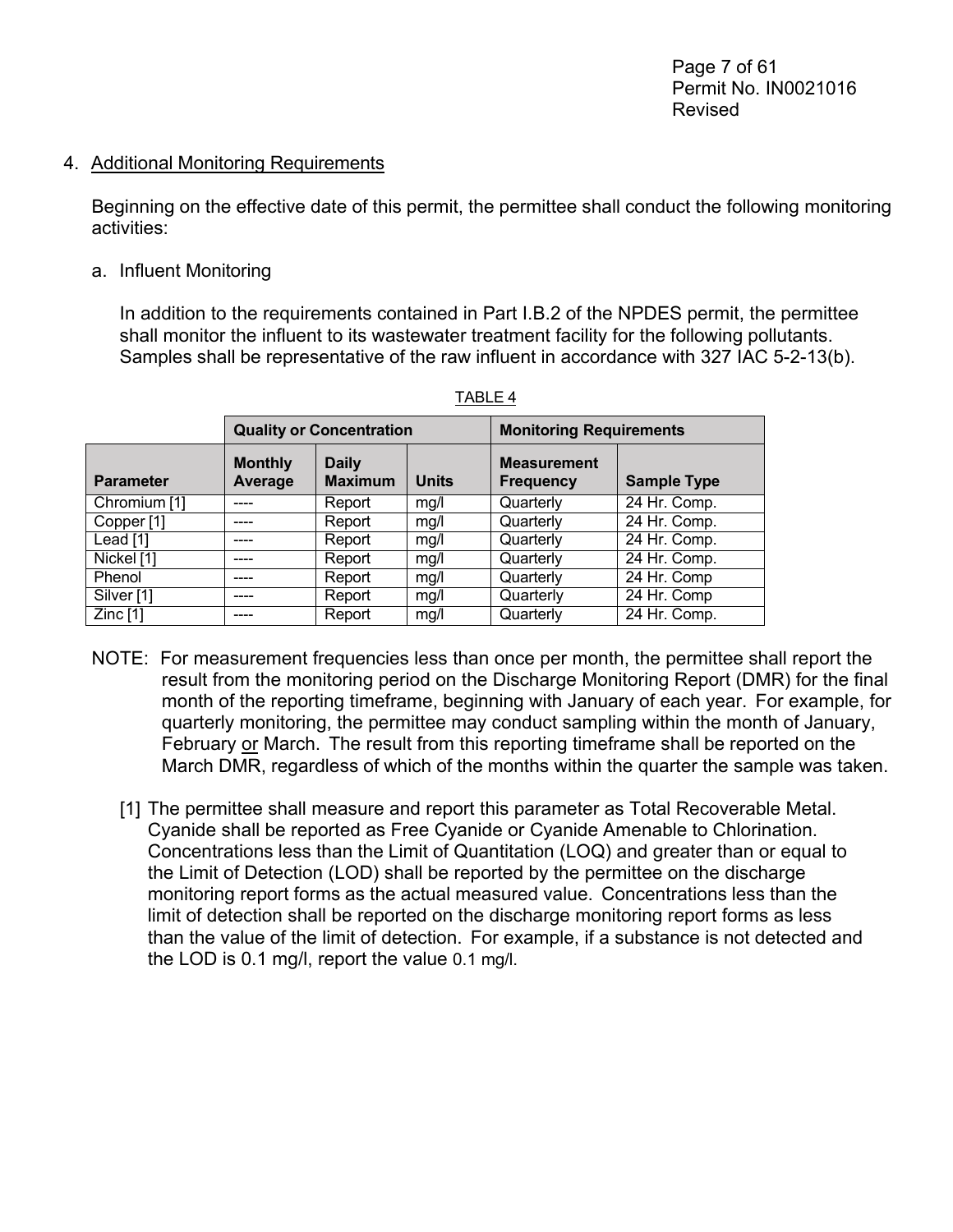#### B. MONITORING AND REPORTING

## 1. Representative Sampling

Samples and measurements taken as required herein shall be representative of the volume and nature of the monitored discharge flow and shall be taken at times which reflect the full range and concentration of effluent parameters normally expected to be present. Samples shall not be taken at times to avoid showing elevated levels of any parameters.

### 2. Data on Plant Operation

The raw influent and the wastewater from intermediate unit treatment processes, as well as the final effluent shall be sampled and analyzed for the pollutants and operational parameters specified by the applicable Monthly Report of Operation Form, as appropriate, in accordance with 327 IAC 5-2-13. Except where the permit specifically states otherwise, the sample frequency for the raw influent and intermediate unit treatment process shall be at a minimum the same frequency as that for the final effluent. The measurement frequencies specified in each of the tables in Part I.A. are the minimum frequencies required by this permit.

#### 3. Reporting per Monitoring Period

The permittee shall submit accurate monitoring reports to the Indiana Department of Environmental Management containing results obtained during each monitoring period and shall be submitted no later than the 28th day of the month following each completed monitoring period. Each monitoring period report shall be submitted no less than annually and no more than monthly, as per parameter measurement frequency listed. These reports shall include, but not necessarily be limited to, the Discharge Monitoring Report (DMR) and the Monthly Report of Operation (MRO). Permittees with metals monitoring requirements shall complete and submit the Indiana MRO Form (State Form 10829 MRO for the Activated Sludge Type WWTP – expanded version) to report their influent and/or effluent data for metals and other toxics. Permittees with combined sewer overflow discharges must also submit the CSO Monthly Report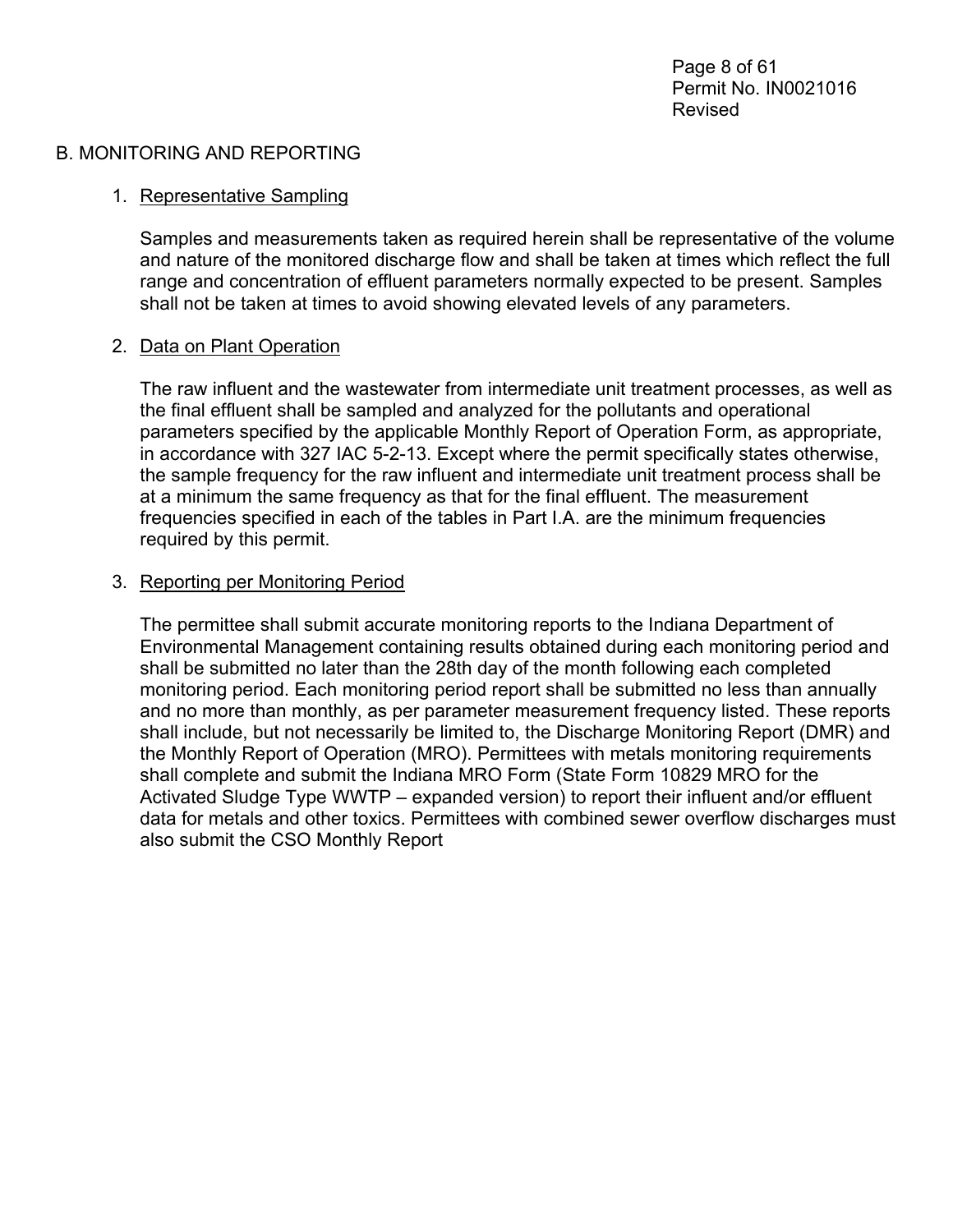| <b>National Pollutant Discharge Elimination System</b><br><b>Fact Sheet for</b><br><b>City of Tell City Wastewater Treatment Plant</b><br>Draft: April 2022<br><b>Final: TBD</b> |  |  |  |
|----------------------------------------------------------------------------------------------------------------------------------------------------------------------------------|--|--|--|
| Indiana Department of Environmental Management<br>100 North Senate Avenue<br>Indianapolis, Indiana 46204<br>$(317)$ 232-8603<br>Toll Free (800) 451-6027<br>www.idem.IN.gov      |  |  |  |

| <b>Permittee:</b>                        | The Honorable Chris Cail, Mayor                 |  |
|------------------------------------------|-------------------------------------------------|--|
|                                          | City Hall P.O. Box 515                          |  |
|                                          | Tell City, IN 47586                             |  |
|                                          | mayor@tellcity.in.gov, 812/547-5511             |  |
| <b>Existing Permit</b>                   | Permit Number: IN0021016                        |  |
| Information:                             | Expiration Date: December 31, 2025              |  |
| <b>Facility Contact:</b>                 | DuWayne Johnson, Operator                       |  |
|                                          | duwaynej@att.net, 812/598-6818                  |  |
| <b>Facility Location:</b>                | 1123 $5th$ St.                                  |  |
|                                          | Tell City, Indiana 47586                        |  |
|                                          | <b>Perry County</b>                             |  |
| <b>Receiving Stream:</b>                 | <b>Ohio River</b>                               |  |
| <b>GLI/Non-GLI:</b>                      | Non-GLI                                         |  |
| <b>Proposed Permit</b><br><b>Action:</b> | Modification                                    |  |
| <b>Date Application</b><br>Received:     | March 28, 2022                                  |  |
| <b>Facility Category</b>                 | <b>NPDES Major Municipal</b>                    |  |
| <b>Permit Writer:</b>                    | Nicholas Eilerman, Senior Environmental Manager |  |
|                                          | neilerma@idem.in.gov, 317/232-8619              |  |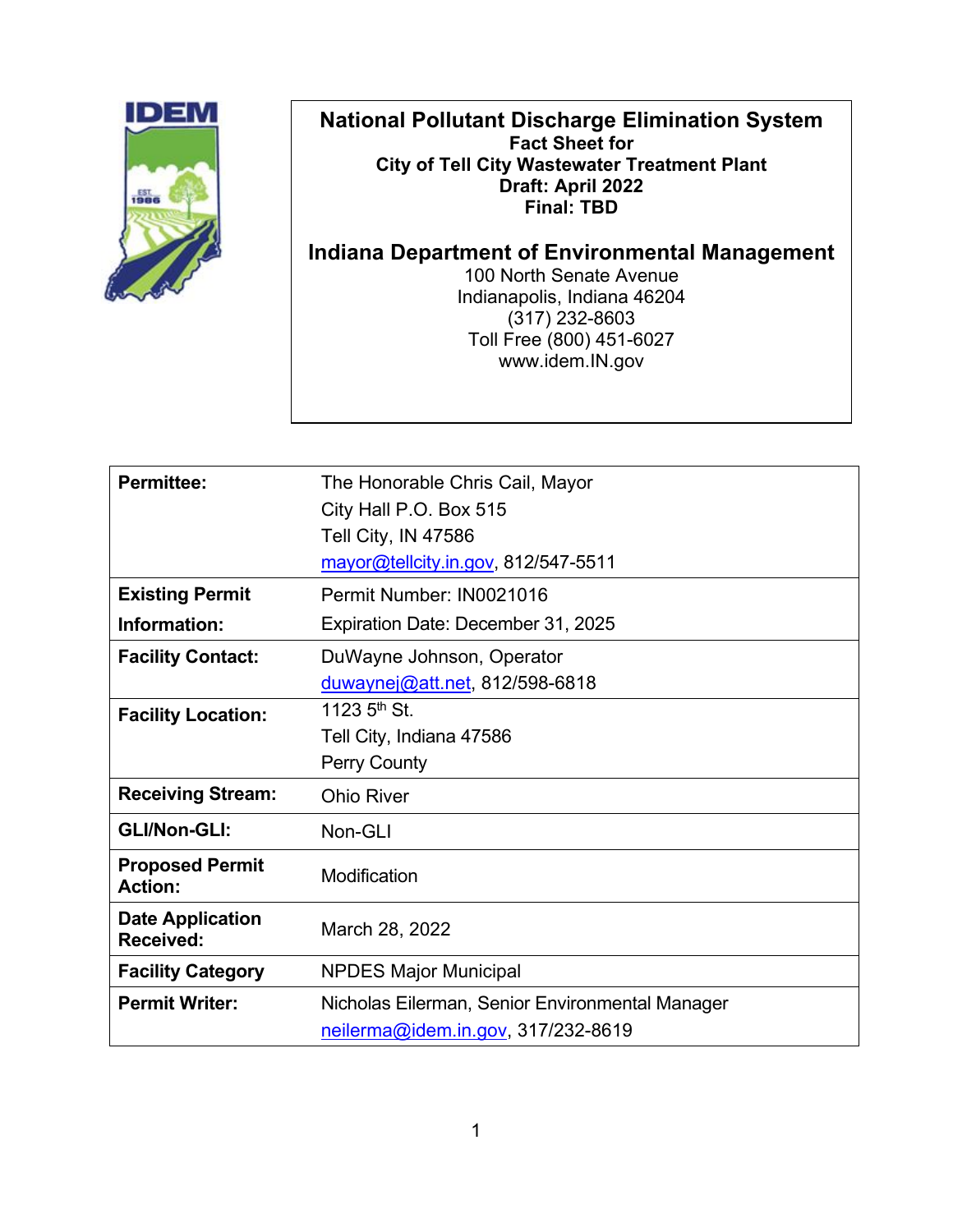| <b>Outfall Location</b> | Latitude: | $37^\circ$ 57' 12" N             |
|-------------------------|-----------|----------------------------------|
|                         |           | Longitude: $86^\circ 46' 31'' W$ |

## **Background**

This is the modification of the NPDES permit for the City of Tell City Wastewater Treatment Plant. The facility's current permit was effective on January 1, 2021 and has an expiration date of December 31, 2025. A request for permit modification was received from the permittee on March 28, 2022. The permittee requests a permit modification to remove cyanide monitoring requirements and limitations from the permit and to remove limits for silver and decrease the monitoring frequency due to the most up to date Wasteload Allocation Analysis (WLA) and Reasonable Potential Evaluation (RPE) dated February 18, 2022 .

### **Modification**

The following changes have been made for the modification of the NPDES permit:

- Page 1 of 61 This page has been modified to reflect the modification effective date for the permit.
- Page 5 of 61 This page has been modified to reflect the modification requests to remove cyanide limits and monitoring requirements from the permit and to remove limits for silver and decrease the monitoring frequency. Cyanide monitoring was removed due to the permittee not having any known industrial contributions for cyanide and not having shown a reasonable potential to exceed the water quality criteria for cyanide per the WLA and RPE dated February 18, 2022. Silver limitations have been removed and the monitoring frequency reduced to quarterly based on the WLA and RPE dated February 18, 2022, indicating no reasonable potential to exceed the water quality criteria for silver.
- Page 6 of 61 This page has been modified to remove the footnote relating to cyanide sampling.
- Page 7 of 61 This page has been modified to reflect the modification requests to remove cyanide monitoring requirements from the permit and to decrease influent monitoring for silver.
- Pages 8 of 61 This page has been modified to remove the footnote relating to cyanide sampling.

### **Expiration Date**

The expiration date of the permit has not changed. The permit, as modified, will expire at midnight on December 31, 2025.